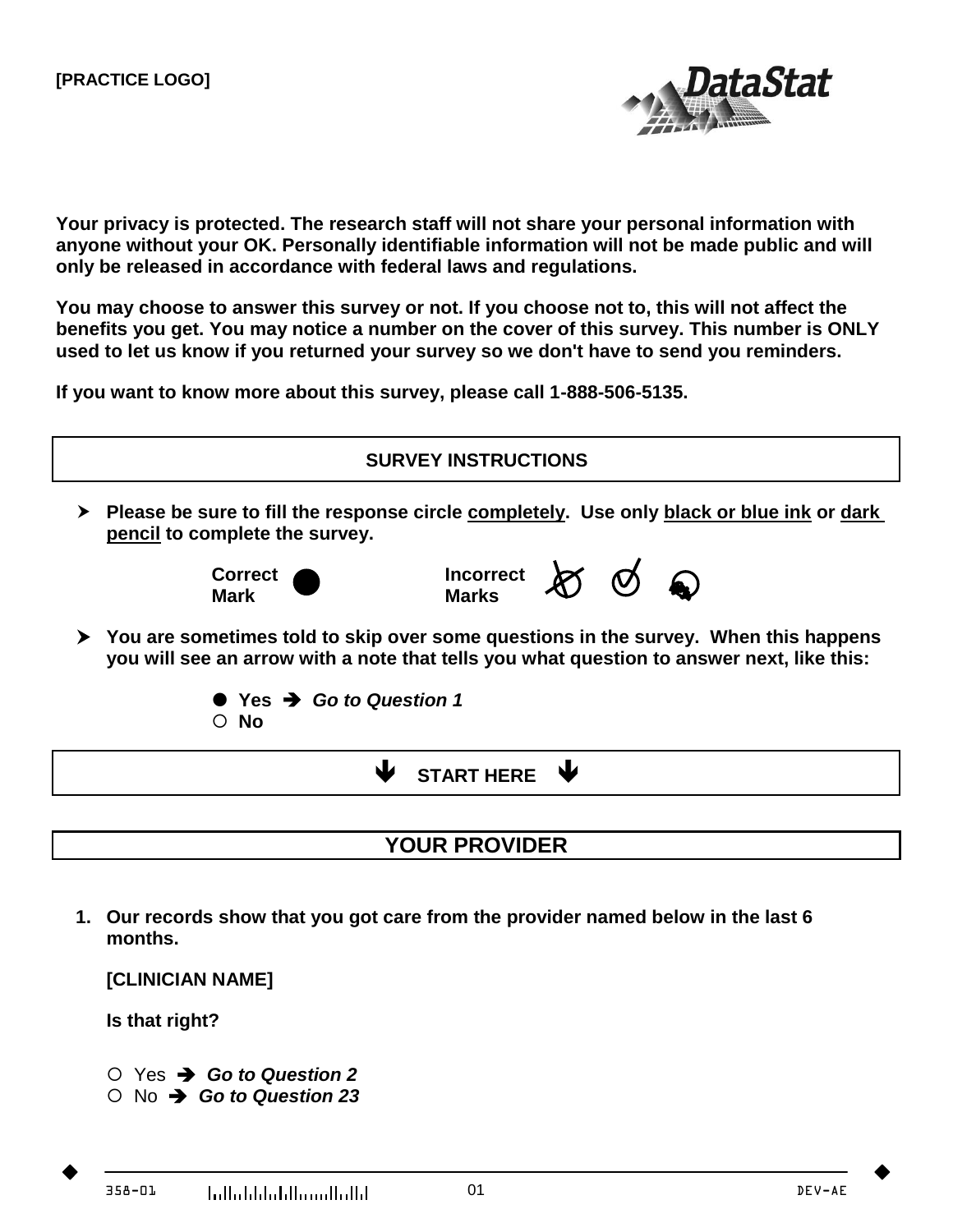**The questions in this survey will refer to the provider named in Question 1 as "this provider." Please think of that person as you answer the survey.**

- **2. Is this the provider you usually see if you need a check-up, want advice about a health problem, or get sick or hurt?**
	- Yes
	- O No
- **3. How long have you been going to this provider?**
	- Less than 6 months
	- At least 6 months but less than 1 year
	- At least 1 year but less than 3 years
	- $O$  At least 3 years but less than 5 years
	- 5 years or more

### **YOUR CARE FROM THIS PROVIDER IN THE LAST 6 MONTHS**

**These questions ask about your own health care. Do not include care you got when you stayed overnight in a hospital. Do not include the times you went for dental care visits.**

- **4. In the last 6 months, how many times did you visit this provider to get care for yourself?**
	- None → Go to Question 23
	- $O$  1 time
	- $O<sub>2</sub>$
	- O 3
	- $\bigcirc$  4
	- $O<sub>5</sub>$  to 9
	- 10 or more times
- **5. In the last 6 months, did you contact this provider's office to get an appointment for an illness, injury, or condition that needed care right away?**
	- Yes
	- No  *Go to Question 7*
- **6. In the last 6 months, when you contacted this provider's office to get an appointment for care you needed right away, how often did you get an appointment as soon as you needed?**
	- O Never
	- O Sometimes
	- Usually
	- Always
- **7. In the last 6 months, did you make any appointments for a check-up or routine care with this provider?**
	- Yes
	- No  *Go to Question 8a*
- **8. In the last 6 months, when you made an appointment for a check-up or routine care with this provider, how often did you get an appointment as soon as you needed?**
	- O Never
	- O Sometimes
	- Usually
	- Always
- **8a. Did this provider's office give you information about what to do if you needed care during evenings, weekends, or holidays?**
	- Yes
	- O No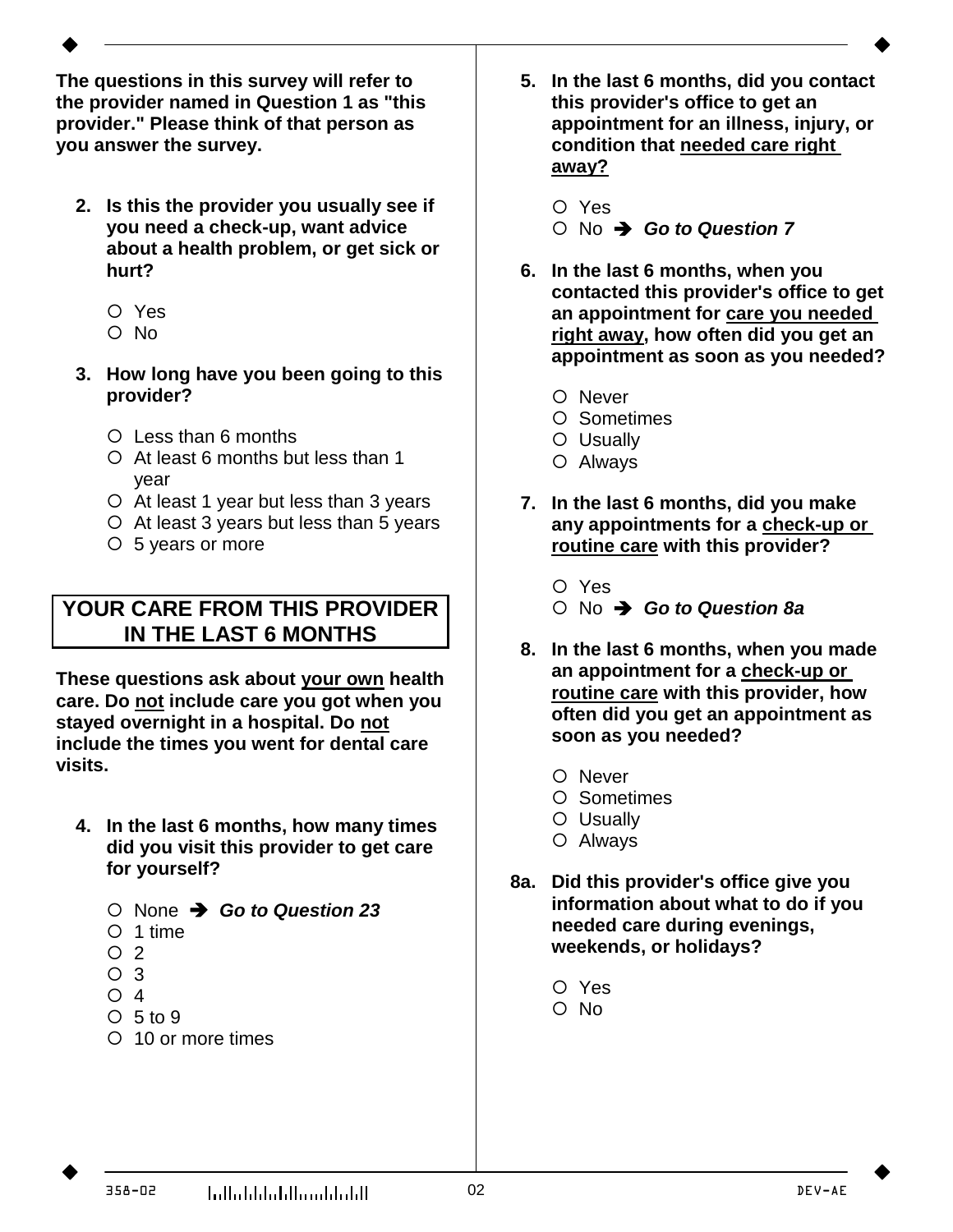- **9. In the last 6 months, did you contact this provider's office with a medical question during regular office hours?**
	- Yes
	- No  *Go to Question 11*
- **10. In the last 6 months, when you contacted this provider's office during regular office hours, how often did you get an answer to your medical question that same day?**
	- O Never
	- O Sometimes
	- Usually
	- Always
- **11. In the last 6 months, how often did this provider explain things in a way that was easy to understand?**
	- O Never
	- O Sometimes
	- Usually
	- Always
- **12. In the last 6 months, how often did this provider listen carefully to you?**
	- O Never
	- O Sometimes
	- Usually
	- Always
- **13. In the last 6 months, how often did this provider seem to know the important information about your medical history?**
	- O Never
	- Sometimes
	- O Usually
	- Always
- **14. In the last 6 months, how often did this provider show respect for what you had to say?**
	- O Never
	- O Sometimes
	- Usually
	- Always
- **15. In the last 6 months, how often did this provider spend enough time with you?**
	- O Never
	- O Sometimes
	- Usually
	- Always
- **16. In the last 6 months, did this provider order a blood test, x-ray, or other test for you?**
	- Yes
	- No  *Go to Question 18*
- **17. In the last 6 months, when this provider ordered a blood test, x-ray, or other test for you, how often did someone from this provider's office follow up to give you those results?**
	- O Never
	- O Sometimes
	- Usually
	- Always
- **18. Using any number from 0 to 10, where 0 is the worst provider possible and 10 is the best provider possible, what number would you use to rate this provider?**

|          |  |  |  |  | 0 0 0 0 0 0 0 0 0 0    |  |  |          |  |             |
|----------|--|--|--|--|------------------------|--|--|----------|--|-------------|
|          |  |  |  |  | 0 1 2 3 4 5 6 7 8 9 10 |  |  |          |  |             |
| Worst    |  |  |  |  |                        |  |  |          |  | <b>Best</b> |
| Provider |  |  |  |  |                        |  |  | Provider |  |             |
| Possible |  |  |  |  |                        |  |  | Possible |  |             |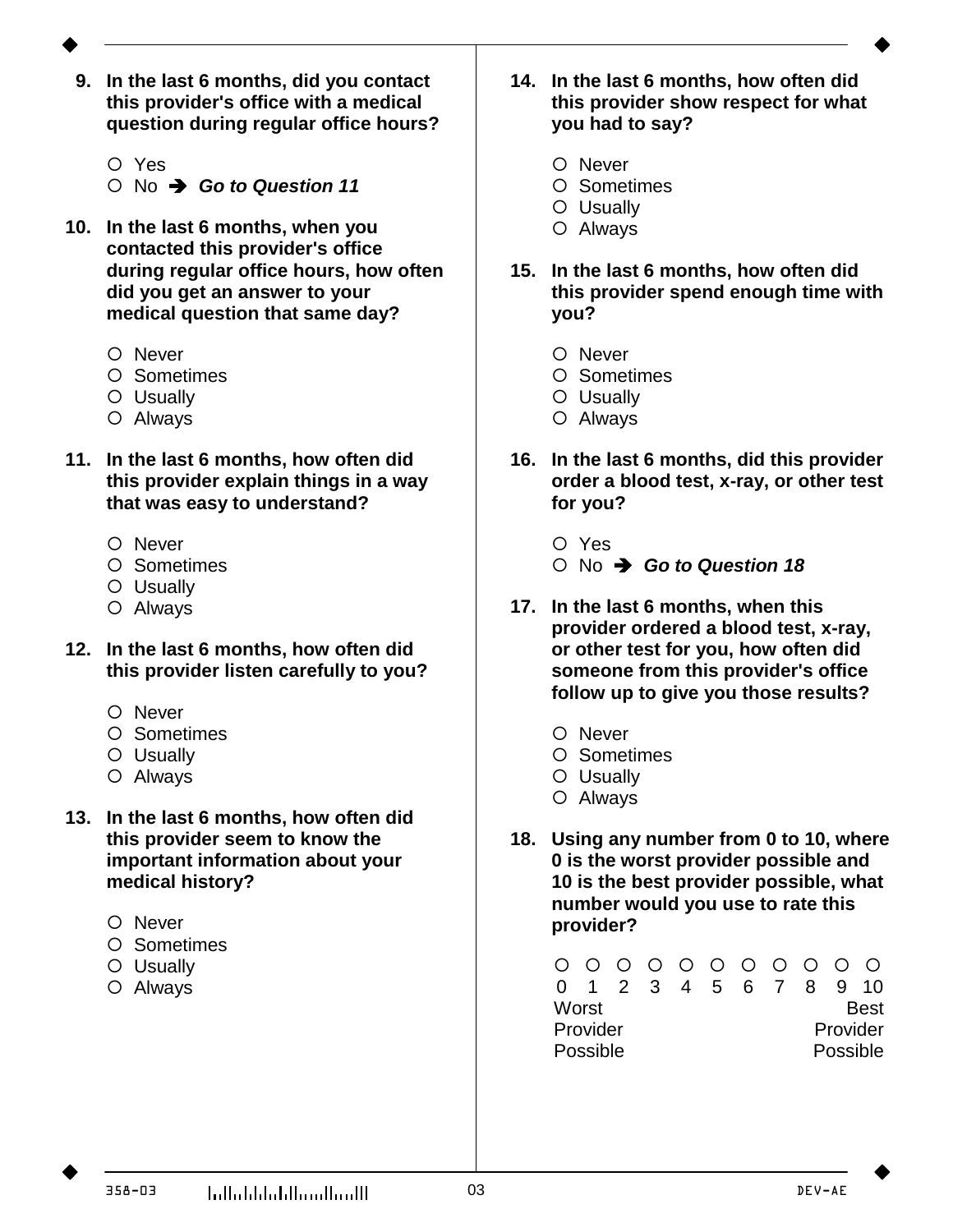- 
- **18a. Specialists are doctors like surgeons, heart doctors, allergy doctors, skin doctors, and other doctors who specialize in one area of health care. In the last 6 months, did you see a specialist for a particular health problem?**
	- Yes
	- No  *Go to Question 18c*
- **18b. In the last 6 months, how often did the provider named in Question 1 seem informed and up-to-date about the care you got from specialists?**
	- O Never
	- Sometimes
	- Usually
	- Always

**Please answer these questions about the provider named in Question 1 of this survey.**

- **18c. In the last 6 months, did someone from this provider's office talk with you about specific goals for your health?**
	- Yes
	- O No
- **18d. In the last 6 months, did someone from this provider's office ask you if there are things that make it hard for you to take care of your health?**
	- Yes
	- O No
- **18e. In the last 6 months, did you and someone from this provider's office talk about things in your life that worry you or cause you stress?**
	- Yes
	- O No
- **19. In the last 6 months, did you take any prescription medicine?**
	- Yes
	- No  *Go to Question 21*
- **20. In the last 6 months, how often did you and someone from this provider's office talk about all the prescription medicines you were taking?**
	- O Never
	- O Sometimes
	- Usually
	- Always

## **CLERKS AND RECEPTIONISTS AT THIS PROVIDER'S OFFICE**

- **21. In the last 6 months, how often were clerks and receptionists at this provider's office as helpful as you thought they should be?**
	- O Never
	- O Sometimes
	- Usually
	- Always
- **22. In the last 6 months, how often did clerks and receptionists at this provider's office treat you with courtesy and respect?**
	- O Never
	- O Sometimes
	- Usually
	- Always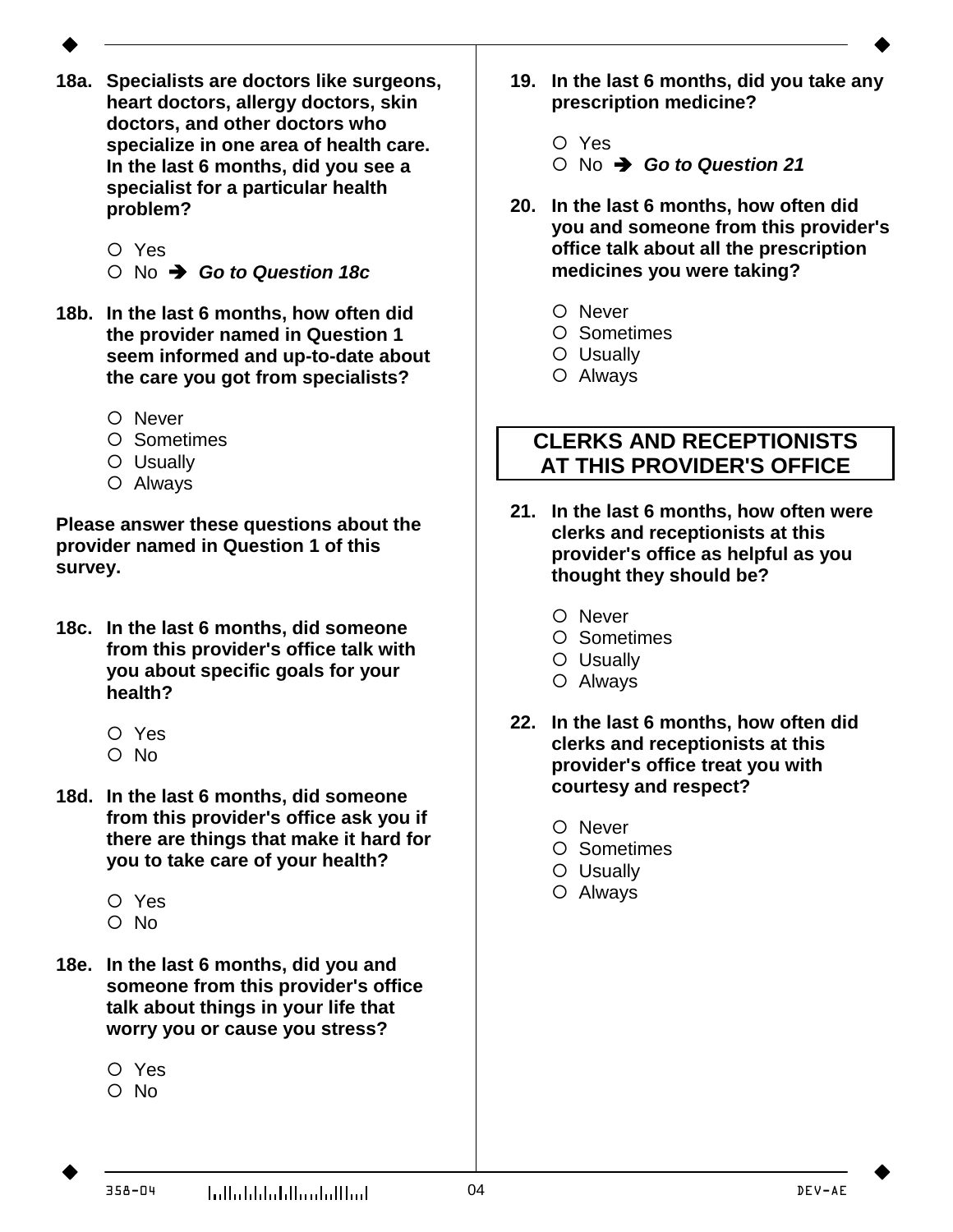# **ABOUT YOU**

- **23. In general, how would you rate your overall health?**
	- Excellent
	- O Very good
	- O Good
	- O Fair
	- O Poor
- **24. In general, how would you rate your overall mental or emotional health?**
	- O Excellent
	- O Very good
	- O Good
	- O Fair
	- O Poor

**25. What is your age?**

- $\bigcirc$  18 to 24
- 25 to 34
- 35 to 44
- 45 to 54
- $O$  55 to 64
- $O$  65 to 74
- 75 or older
- **26. Are you male or female?**
	- $O$  Male
	- Female

### **27. What is the highest grade or level of school that you have completed?**

- $\circ$  8th grade or less
- O Some high school, but did not graduate
- O High school graduate or GED
- O Some college or 2-year degree
- 4-year college graduate
- O More than 4-year college degree

#### **28. Are you of Hispanic or Latino origin or descent?**

- Yes, Hispanic or Latino
- O No, not Hispanic or Latino
- **29. What is your race? Mark one or more.**
	- White
	- O Black or African American
	- Asian
	- O Native Hawaiian or Other Pacific Islander
	- American Indian or Alaska Native
	- O Other
- **30. Did someone help you complete this survey?**
	- Yes → Go to Question 31
	- $\circ$  No **→ Thank you. Please return** *the completed survey in the postage-paid envelope.*
- **31. How did that person help you? Mark one or more.**
	- O Read the questions to me
	- Wrote down the answers I gave
	- Answered the questions for me
	- O Translated the questions into my language
	- O Helped in some other way

**Thanks again for taking the time to complete this survey! Your answers are greatly appreciated.**

**When you are done, please use the enclosed prepaid envelope to mail the survey to:**

> **DataStat 3975 Research Park Drive Ann Arbor, MI 48108**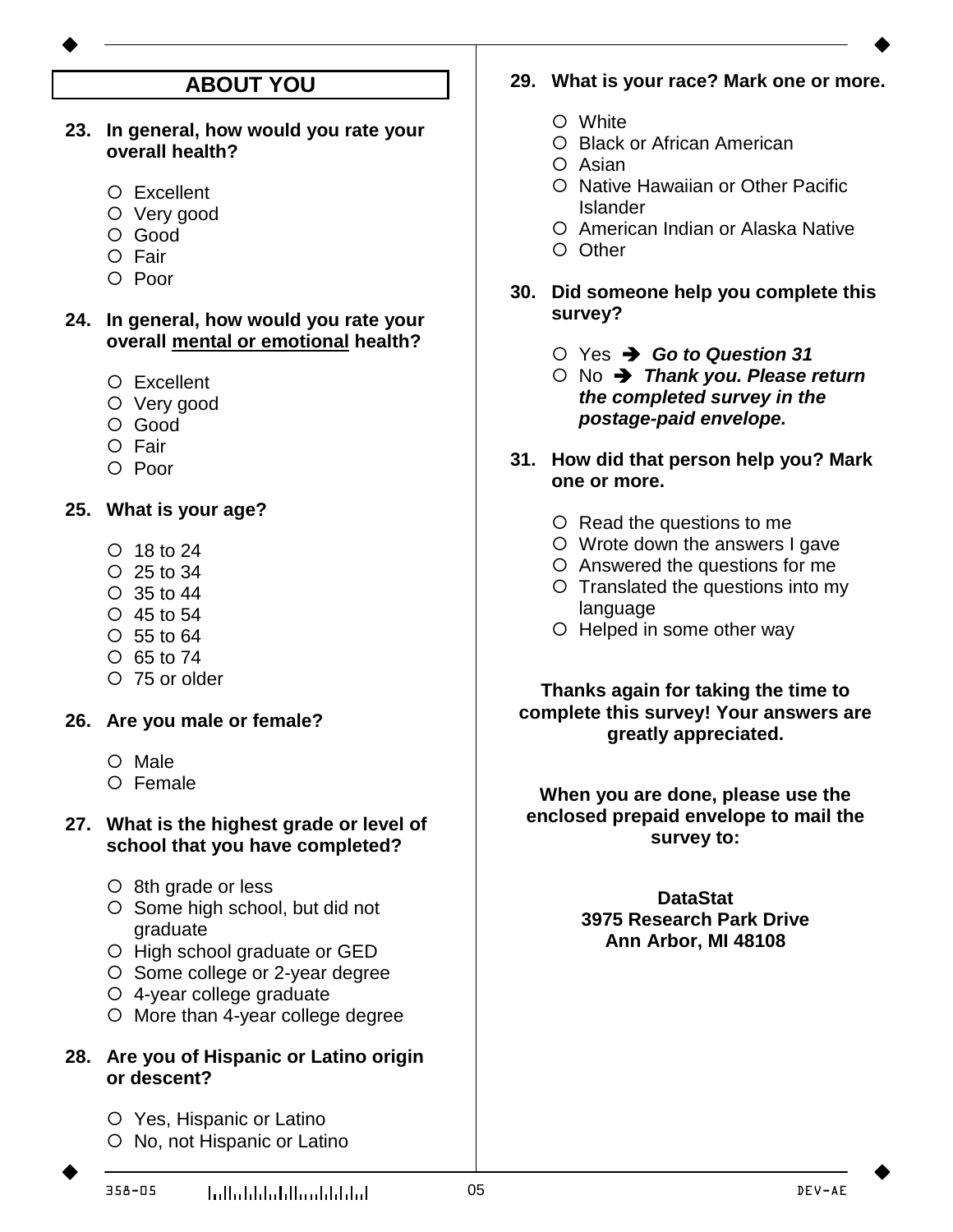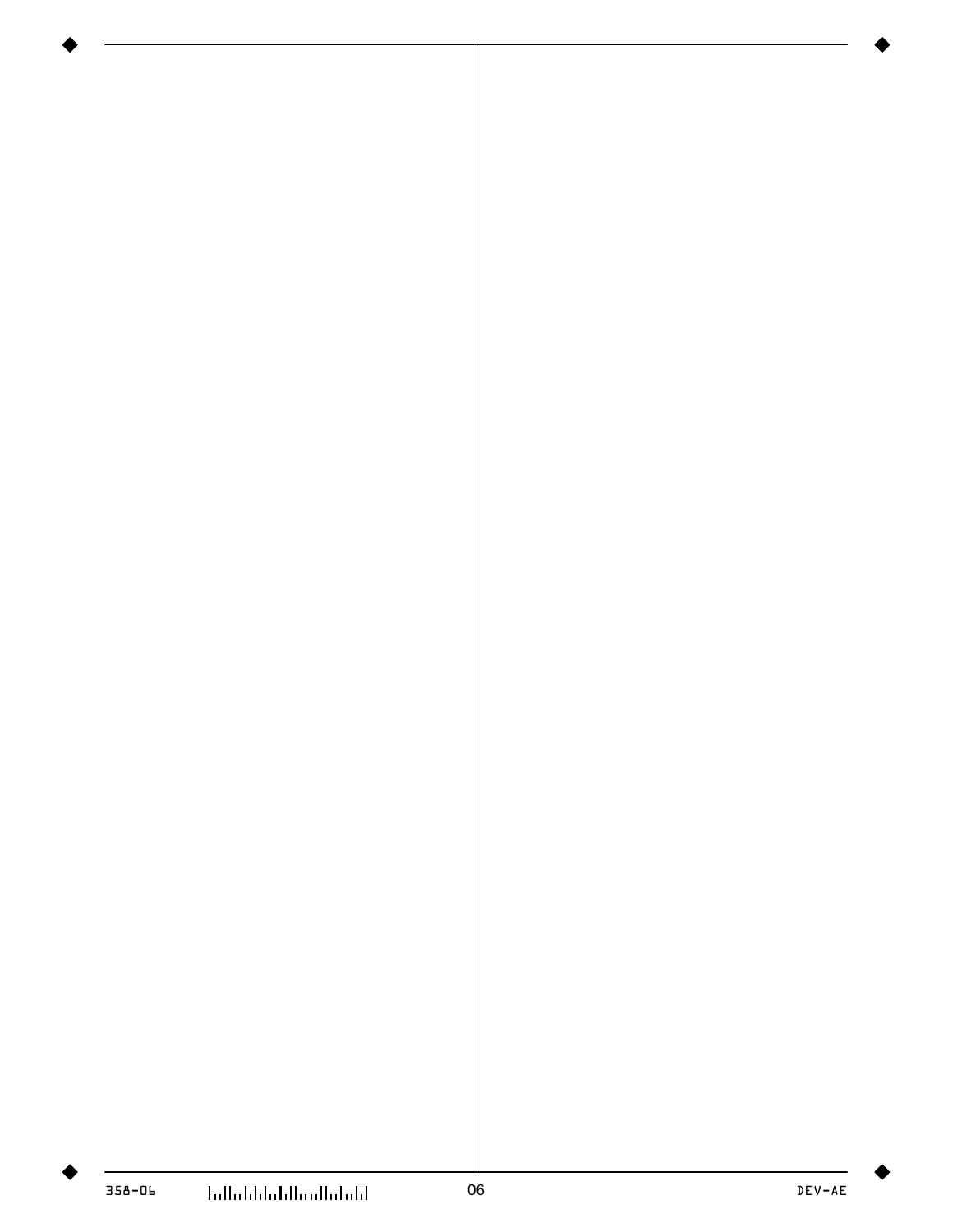